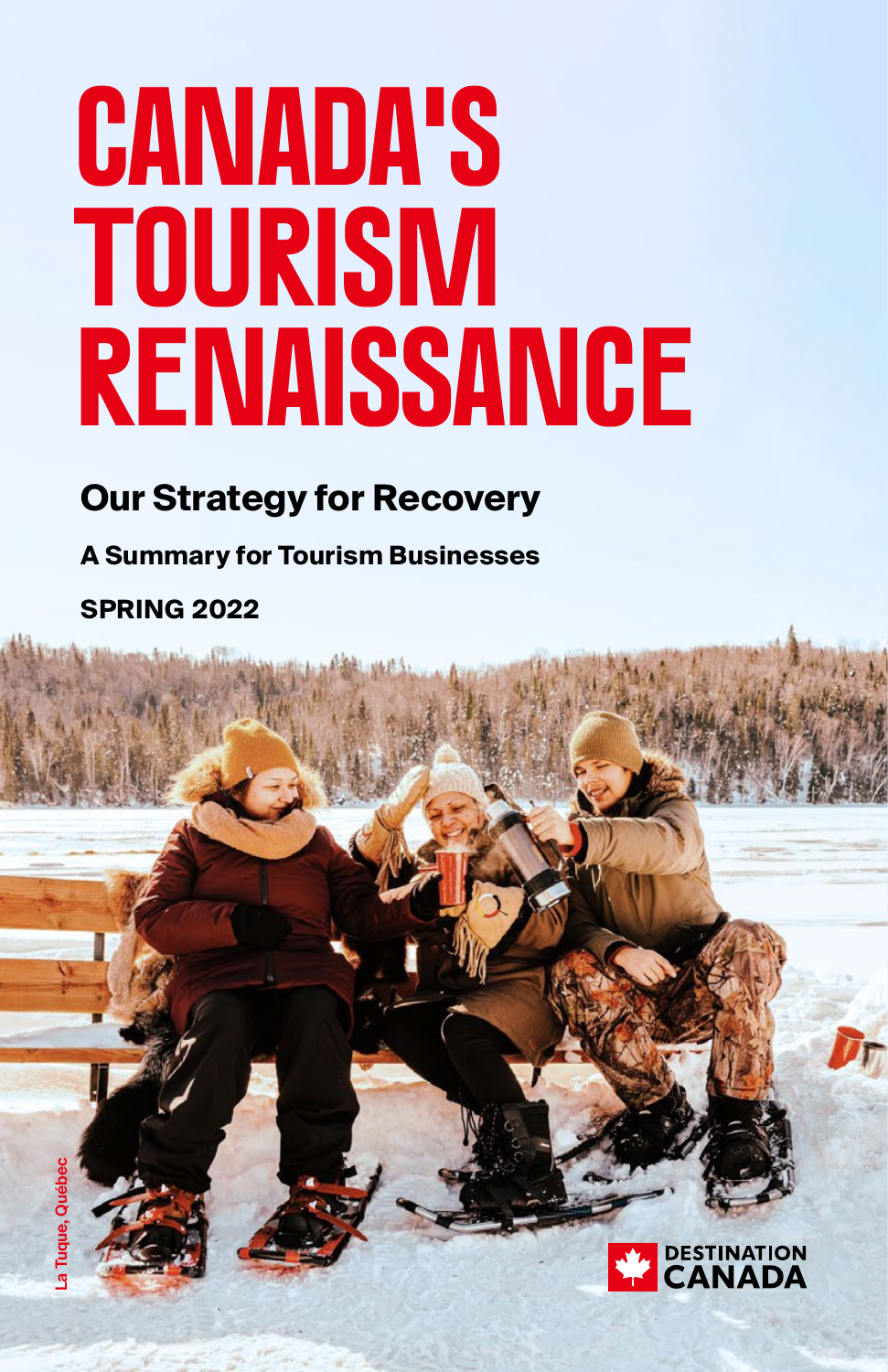# **RECOVERY**

This document outlines Destination Canada's corporate strategy entitled *Canada's Tourism Renaissance*. This summary highlights what Destination Canada will work on to support the 225,000 small- and medium-sized tourism businesses across Canada and their communities.

Destination Canada as an organization is laser focused on doing everything we can to drive sector recovery from the pandemic.

At the same time, we have a responsibility to plan and take action for an even better future. This strategy lays out our 3-year plan for revenue recovery from 2022-2025.

Later this year, we will share our long-term strategy for driving future sector growth and resilience over the next decade in support of the new Federal Tourism Growth Strategy expected to be released in 2022 by the Honourable Randy Boissonnault, Minister of Tourism and Associate Minister of Finance.

# **ACKNOWLEDGEMENT**

As storytellers and representatives of Canada's tourism sector, we recognize our position of influence, and the importance of our work, workplace and workforce in reflecting the many voices and places that make up Canada.

At Destination Canada, we acknowledge the Indigenous Peoples of all the lands that we work and live on. We do this to reaffirm our commitment and responsibility in improving relationships between nations and our own understanding of local Indigenous peoples and their cultures. From coast to coast to coast, we acknowledge the territory of the Inuit, Métis, and First Nations people who have called this place home for generations beyond measure.

# **Where we are**

After five years of global growth, Canada's hosting economy reached record levels in 2019, generating \$105.1 billion in sector revenue and almost 22 million international overnight visitors.1 In March 2020, the COVID-19 pandemic brought tourism to a standstill. Canadians discovered what tourism means to their communities and what travel means to their lives.

The hosting economy is finally being seen for its power as a community-builder, a job generator, a path to reconciliation, a protector of natural assets, and as an enabler of Canada's identity and broader global ambitions.

For the past two years, our work has focussed on three industry imperatives: response, recovery and resilience. This document describes Destination Canada's strategy for recovery and begins to lay the foundations for our sector's future.

We are striving for tourism growth that generates wealth and wellbeing for Canada while enriching the lives of our guests—increasing business prosperity, strengthening socio-cultural vibrancy, and lifting environmental sustainability.

We have a new starting place and our new world requires new thinking. Travel will not be the same. Tourism businesses will operate differently. Travellers will choose differently. We want the hosting economy to be even better in its next life. Stronger, more profitable, and more resilient. We want more responsible travel that helps preserve nature and culture. We want to bring the world closer together. We want a sector that produces prosperous business growth *and* net benefits for our communities from a thriving, regenerative tourism ecosystem.

Together, from a formidable crisis, we will forge Canada's tourism renaissance.

<sup>1</sup> Statistics Canada, Tables 36-10-0230-01 and National Tourism Indicators, 2021 Q3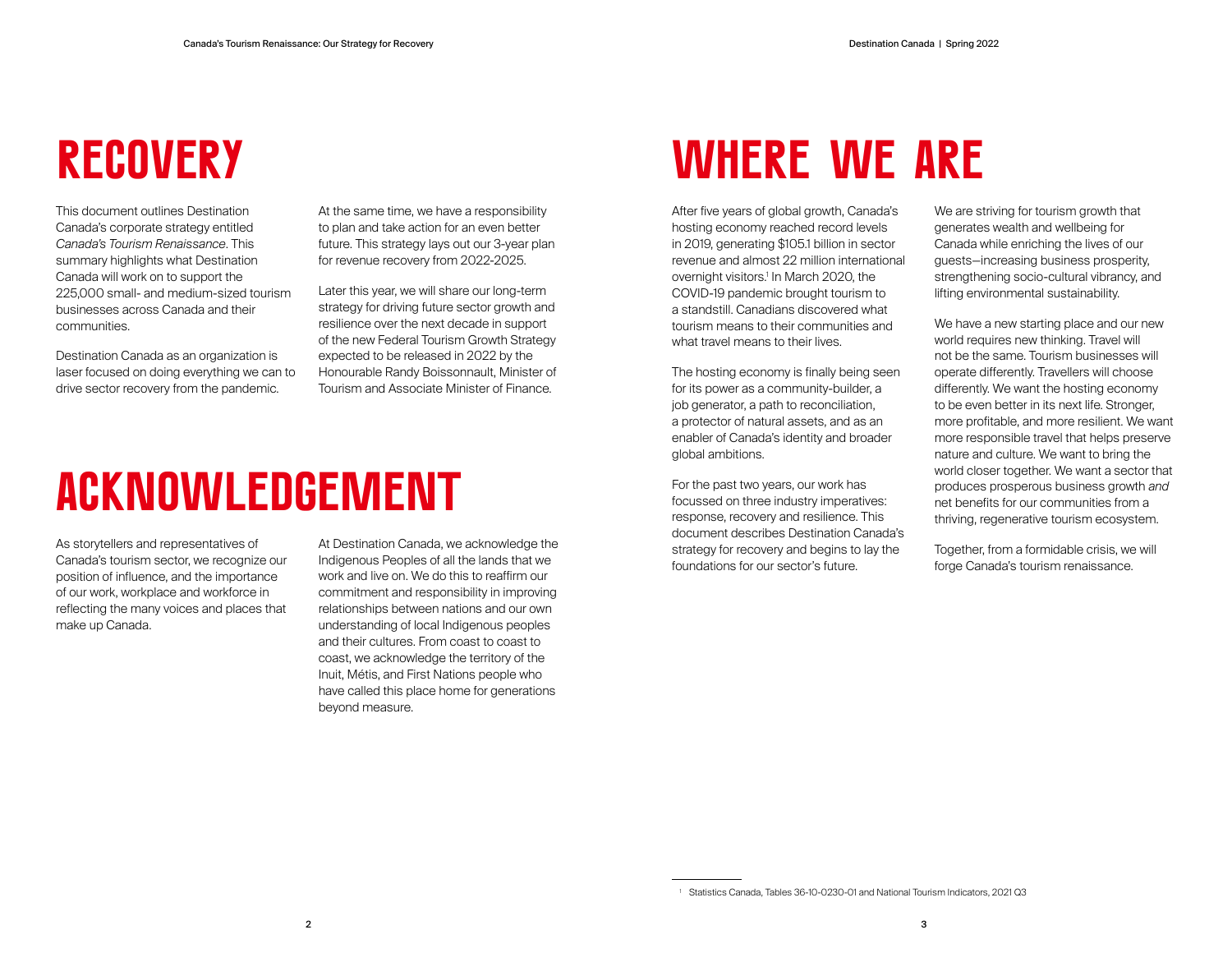# **1. SHIFTING OUR FOCUS**

The direction set by our new strategy, and the changes we've made in our operations, help lay the groundwork for greater industry success and prosperity. We're collaborating with partners in deeper, more strategic ways to attract high value guests to communities and their businesses. We're changing our sales and marketing approaches to be more innovative and competitive and dynamically re-targeting our investments to ensure we are capturing the best recovery opportunities. We're also taking up the challenge of influencing strategic destination development, embracing destination stewardship, and moving toward a regenerative tourism ecosystem across Canada.

| <b>DESTINATION</b><br><b>CANADA</b>                       | <b>WHERE WE WERE</b>                                                                                                          | <b>WHERE WE ARE GOING</b>                                                                                                                                                                                                                                                 |  |
|-----------------------------------------------------------|-------------------------------------------------------------------------------------------------------------------------------|---------------------------------------------------------------------------------------------------------------------------------------------------------------------------------------------------------------------------------------------------------------------------|--|
| <b>SECTOR</b><br><b>ASPIRATION</b>                        | Focus on revenue<br>growth and<br>international<br>visitation.                                                                | Short-term focus on revenue recovery. Long-<br>term focus on sector resilience and smart<br>growth underpinned by regenerative tourism<br>principles.                                                                                                                     |  |
| <b>DOMESTIC</b><br><b>MARKETING</b>                       | No direct role.                                                                                                               | Help inspire Canadians to know and love their<br>country and reduce Canada's travel deficit,<br>with a focus on long-haul urban trips and<br>residents who travel frequently outside of<br>Canada. Provide platforms for pan-national<br>partner marketing opportunities. |  |
| <b>INTERNATIONAL</b><br><b>MARKETING</b>                  | Target mid-to-high<br>value audiences<br>using general travel<br>trade, lifestyle media,<br>and consumer direct<br>marketing. | Target high value guests using new global<br>partnerships, new media partners, tighter<br>integration with airlines, and high value trade<br>partners.                                                                                                                    |  |
| <b>DESTINATION</b><br>Nascent role.<br><b>DEVELOPMENT</b> |                                                                                                                               | Thought leadership, strategy and<br>stewardship, and measurement.                                                                                                                                                                                                         |  |
| <b>BUSINESS</b><br><b>EVENTS</b>                          | Support meetings<br>and event planners,<br>benefiting primarily 6<br>Canadian cities, with<br>a focus on delegate<br>volume.  | Focus on 6 economic growth sectors<br>for business events and incentive travel,<br>targeting event decision-makers and sector<br>leaders, benefiting 23 Canadian city-hubs.                                                                                               |  |
| <b>INSIGHTS &amp;</b><br><b>ANALYTICS</b>                 | Focus on consumer<br>research, demand-<br>side data, and a<br>limited number of                                               | Curate industry data for both supply- and<br>demand-side, using a multitude of proprietary<br>and third party global sources, and using<br>advanced analytics and AI to guide decisions.                                                                                  |  |

third-party sources.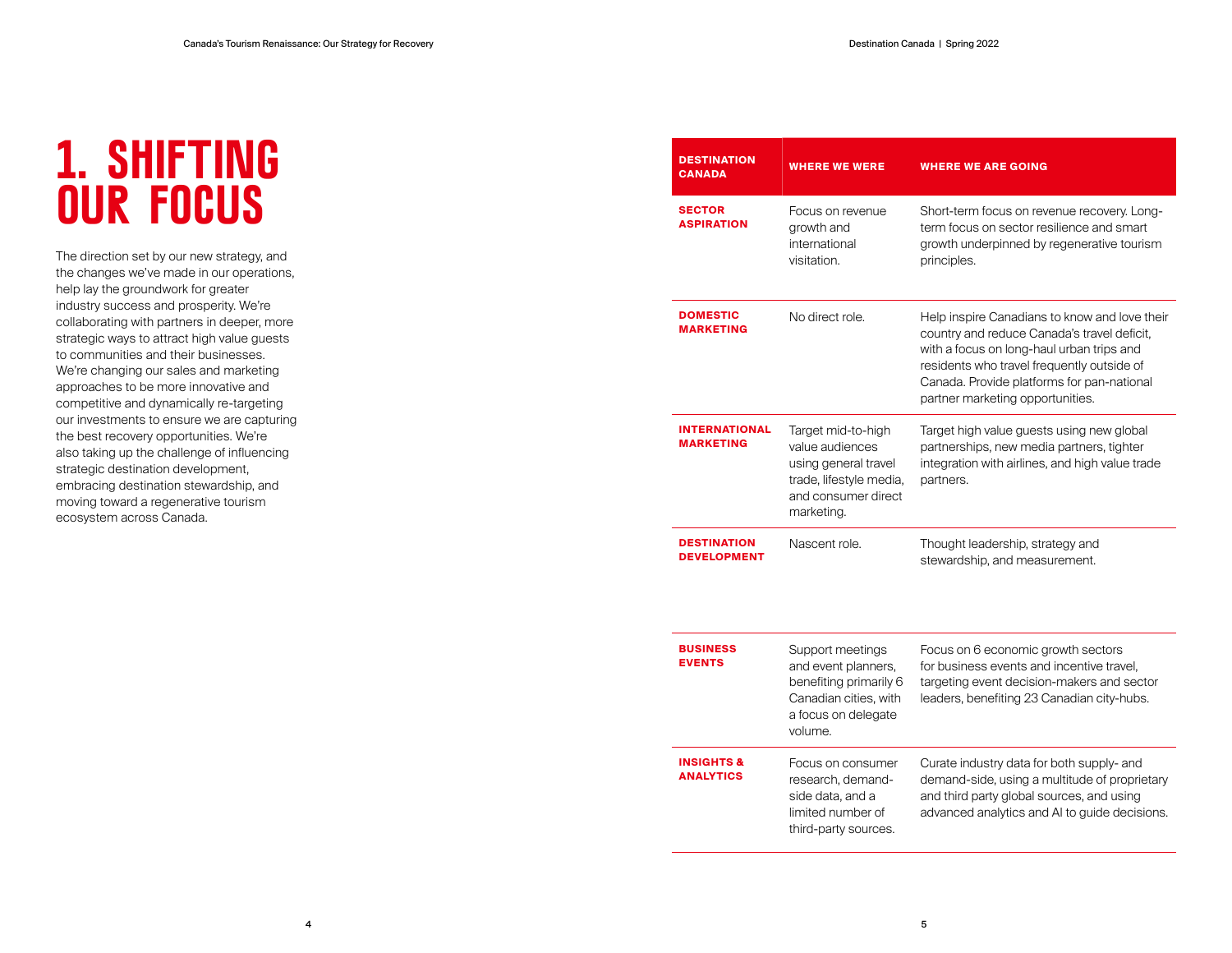# **2. A CLOSER LOOK AT OUR STRATEGY**

### **Sector Context Highlights**

Understanding that market conditions have been very volatile for more than two years, here's a snapshot of the current state and future considerations that helped inform our strategy at the time of writing:

- **→** As of spring 2022, with borders open to fully vaccinated travellers and health measures less restrictive in all parts of the country, revenues are forecast to grow to between \$80 billion and \$85 billion in 2022.2 Recovery will be uneven, with resort communities performing well, while rural and urban centres that are more dependent on international guests and business travellers may see slower but steady improvements. With about half of industry revenues flowing from Toronto, Montreal and Vancouver, growth in our major urban centres will greatly impact our overall industry performance metrics.
- **→** There are many factors that challenge the short-term recovery and longterm health of the sector, including: constrained labour supply; intense competition; volume management issues at visa centres and borders; restarting air transportation routes and access; supply chain gaps; investment conditions for real estate development; limited private sector innovation and investment in new tourism experiences; comparatively few major, long-term investments in developing destinations; underdeveloped digital maturity among small- and mediumsized tourism operators; insufficient digitalization across the customer journey and use of data; complex policy and uncertain land use rights in some jurisdictions; multi-level government policy responsiveness to ever-changing market conditions.
- **→** Tourism continues to lag other sectors in recovering its workforce. As the sector re-opens for 2022, more than 172,000 jobs remain unfilled<sup>3</sup>. While the shortage of frontline workers is a current concern of the tourism sector, labour experts have stated that the tremendous drain of management talent and industry knowledge will be the more significant issue facing the sector in the mid- and long-term.
- **→** Domestic expenditures for leisure travel are rebounding strongly and are expected to recover by the end of 2023.4
- **→** International expenditures are expected to demonstrate steady growth over the 2022 to 2025 horizon. We forecast that the strongest nearterm opportunity will be in the United States. France, the UK, and Germany are also showing immediate strength. We anticipate slower growth from our Asian markets, especially from China. Growth from Australia and, particularly, Mexico has been robust as air routes are re-established.<sup>5</sup>
- **→** Business travel for meetings and events by both Canadians and international travellers is not expected to fully recover before 2026.<sup>6</sup>
- **→** The invasion of Ukraine by Russia is a significant geopolitical crisis that has imposed considerable disruptions on the global economy and introduced varying doses of uncertainties to the tourism outlook. While Ukraine and Russia represent less than 0.2% of international arrivals to Canada, indirect consequences of the war on the global economy, air connectivity, intercontinental travel and travel sentiment have the potential to be far reaching.
- **→** Gaps in the tourism supply chain continue, affecting everything from rental car inventory to attraction closures, from hotel supplies to airline routes. These gaps will hamper recovery as well as impact the guest experience.
- **→** The use of online platforms and the pace of technology adoption has accelerated greatly during the pandemic. Adoption of digital tools and access to data, both publicly and privately held, is increasingly important. We know travellers throughout the world rely heavily on online resources for researching, planning, booking and sharing their travel adventures. To improve the guest experience and business productivity, Canada's tourism sector must elevate its digital literacy and maturity.
- **→** Looking across the globe at other destinations, we see destination development planning initiatives that extend as far as 2050. Destination development strategies ensure a destination evolves with the marketplace and realizes its aspirations for a hosting economy. This requires sustained, strategic, significant investments in economic and cultural development over time.

<sup>2</sup> Destination Canada Spring Forecast (internal document)

<sup>&</sup>lt;sup>3</sup> Statistics Canada. Table 14-10-0326-01 Job vacancies, payroll employees, job vacancy rate, and average offered hourly wage by industry sector, quarterly, unadjusted for seasonality

Destination Canada Spring Forecast (internal document)

<sup>5</sup> Destination Canada Spring Forecast (internal document)

<sup>6</sup> Destination Canada Spring Forecast (internal document)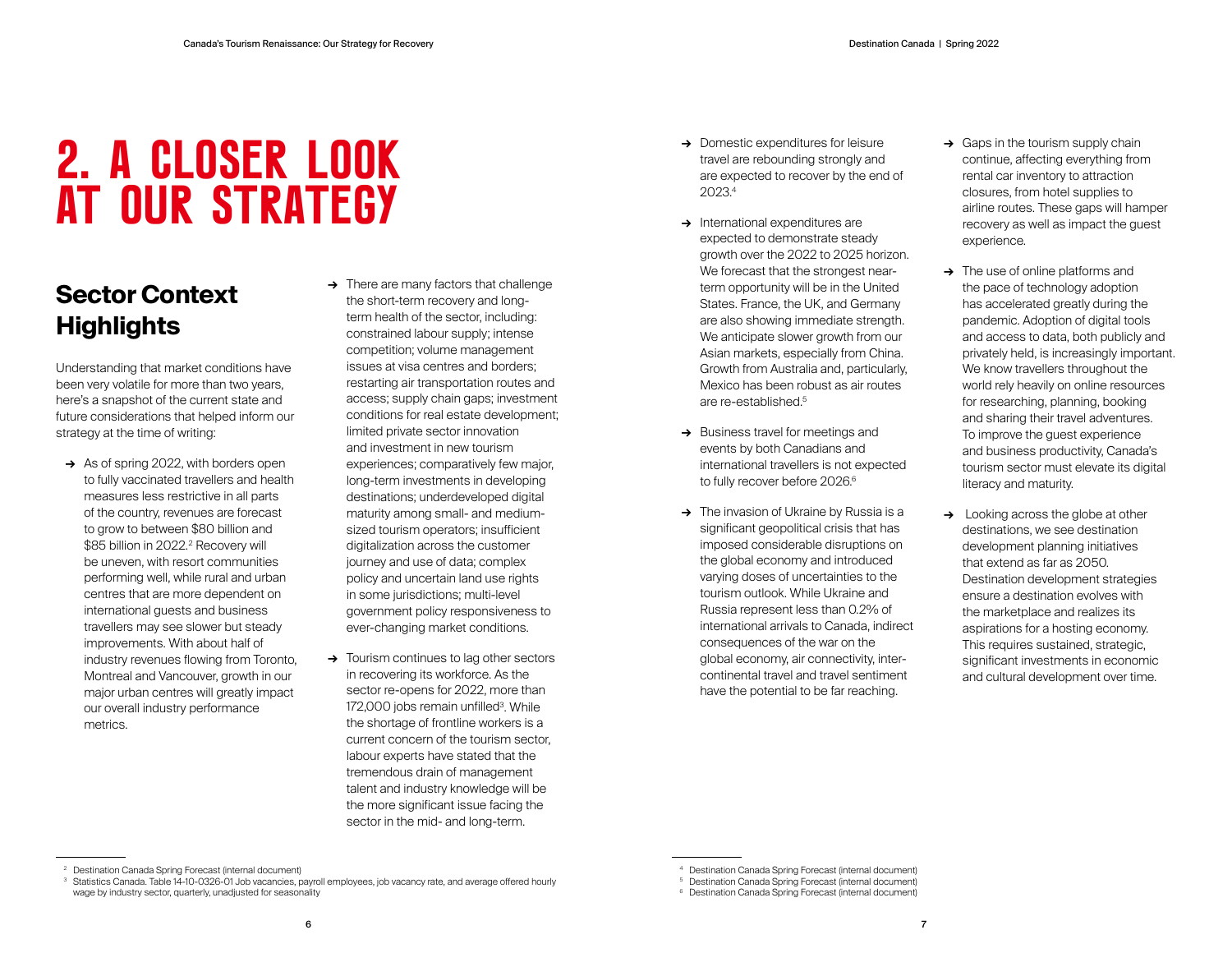# **Hopewell Rocks New Brunswick**

# **Our**

Tourism generates wealth and wellbeing for all of Canada and enriches the lives of our guests.

### **Where We Will Compete**

While we welcome all guests to Canada, we will compete for three travel segments in marketing and developing our destinations:

- **→ Domestic Leisure Travel**  High value, long-haul Canadian travellers who travel internationally frequently, with a focus on urban centres within Canada;
- **→ International Leisure Travel**  High value guests from nine key source markets: United States, United Kingdom, France, Germany, Mexico, Australia, Japan, South Korea and China; and
- **→ International Business Events**  High value group travel for meetings. incentives, conferences, and business events aligned with key industry growth sectors—in particular: technology, life sciences, natural resources, advanced manufacturing, agribusiness, and finance and insurance.



Team Canada partners can have access to our full Corporate Strategy and Global Market Plans for leisure travel and business events and more information on our destination development and stewardship role. Contact [Communications@DestinationCanada.com](mailto:Communications%40DestinationCanada.com?subject=) to request this information.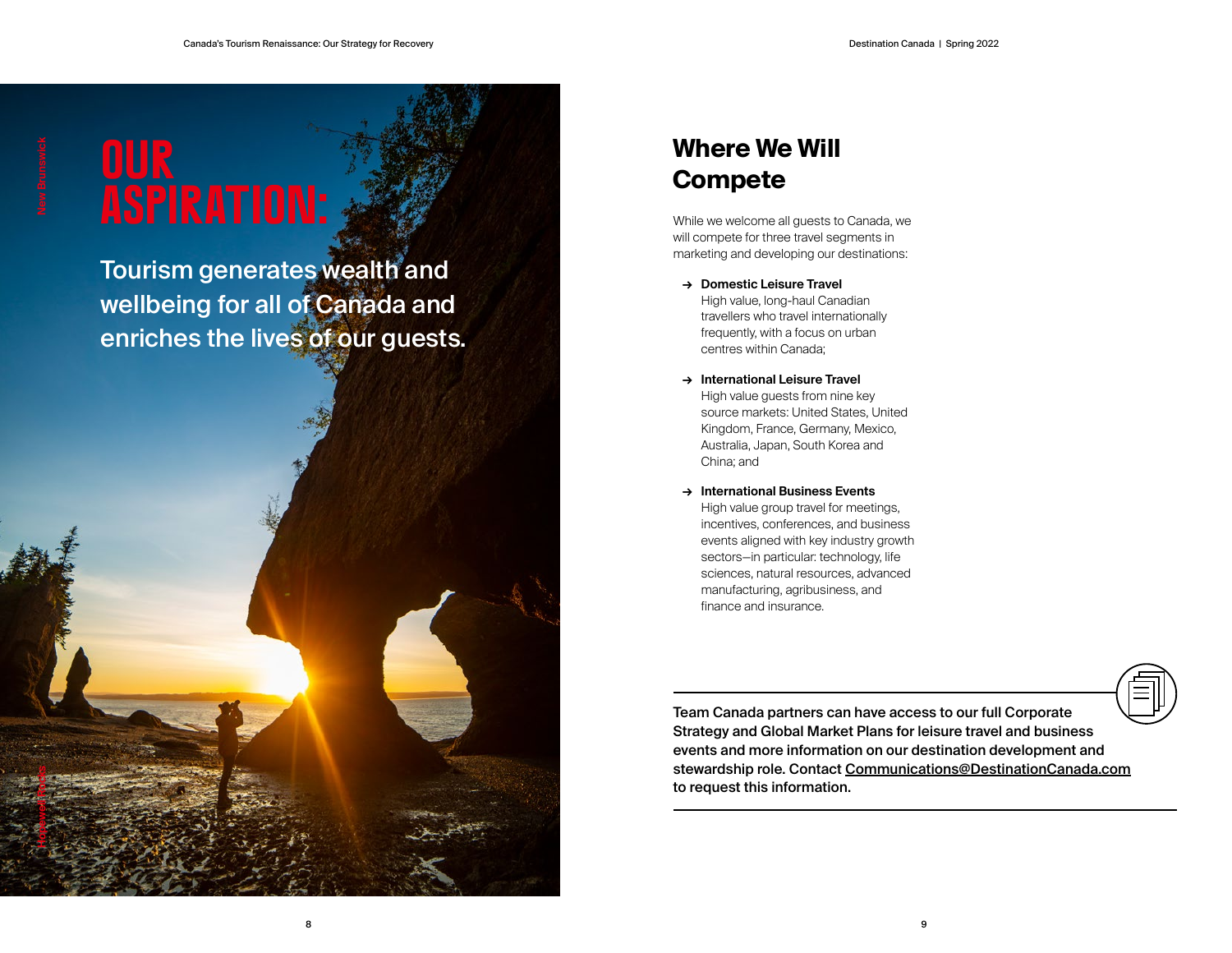|                                                         | <b>WHAT</b>                                                                                                                                                                                                     | <b>WHY</b>                                                                                                                                                                                                                                                                                                                                                                                                                                                                                                                                                                                                          |
|---------------------------------------------------------|-----------------------------------------------------------------------------------------------------------------------------------------------------------------------------------------------------------------|---------------------------------------------------------------------------------------------------------------------------------------------------------------------------------------------------------------------------------------------------------------------------------------------------------------------------------------------------------------------------------------------------------------------------------------------------------------------------------------------------------------------------------------------------------------------------------------------------------------------|
| <b>BRAND RESONANCE</b>                                  | We will express the<br>emotional motivators<br>and market<br>Canada's legendary<br>experiences to<br>capture the hearts<br>and minds of<br>travellers.                                                          | We need to strengthen the appeal of Canada as a<br>travel destination for high value guests. We want<br>the life-enriching experiences offered by our unique<br>mosaic of people and places to define and differentiate<br>us from a world of other choices.                                                                                                                                                                                                                                                                                                                                                        |
| <b>LEGENDARY EXPERIENCES</b>                            | We will work with<br>partners and<br>industry to identify<br>and nurture unique<br>destinations<br>(clusters, corridors,<br>and communities)<br>able to compete<br>well for high value<br>international guests. | To attract high value international guests, Canada<br>needs exceptional travel experiences that reflect the<br>essence of our country and its diverse destinations,<br>and can compete with a great big world of other<br>choices available to global travellers. We want to attract<br>and influence strategic investments in tourism settings<br>and destinations, products and experiences, and<br>infrastructure-from the private sector and all levels of<br>government-that will yield smart growth for tourism in<br>alignment with communities' broader goals.                                              |
| <b>INDUSTRY VITALITY</b>                                | We will help grow our<br>sector by influencing<br>thoughtful action<br>across the full<br>spectrum of private<br>and public sector<br>levers guided<br>by regenerative<br>principles.                           | Coming out of the pandemic, we want Canada's<br>tourism businesses to grow stronger, more profitable,<br>and more resilient in the future. We need to help create<br>the conditions that enable business and community<br>success.<br>Industry vitality means taking a holistic view of all the<br>factors impacting the health and prosperity of the<br>hosting economy, such as revenues across multiple<br>seasons, private sector investment in urban and rural<br>areas, public infrastructure investments, government<br>policies in transportation, labour, arts, culture, parks,<br>and many other factors. |
| <b>SUPPORT FROM CANADIANS</b><br><b>ISOCIAL LICENCE</b> | We will foster<br>positive, welcoming<br>sentiments in host<br>communities and<br>help Canadians<br>become<br>ambassadors for<br>tourism.                                                                       | Our sector needs to have the trust and respect<br>of Canadians so they welcome tourism into their<br>communities and want to invest in its growth. With<br>the assurance of net benefits to communities (socio-<br>culturally, environmentally, economically), Canadians<br>become champions for the sector and our best<br>ambassadors-proud to share and show off their<br>hometowns and recommend local businesses to<br>support. And, with a deeper understanding of tourism's<br>benefits, public policy-makers will also recognize the<br>importance of tourism to the wealth and wellbeing of<br>Canadians.  |

**STRATEGIC DRIVERS**

STRATEGIC DRIVERS

### **How We Will Win**

Our strategy will build Canada's tourism sector strength across four strategic drivers to gain a competitive edge and win in our chosen markets:

- **→ Brand resonance:** Fortify Canada's global identity as an ideal place to travel to (and, by extension, to study, work, invest and live);
- **→ Legendary experiences:** Increase the quality and quantity of internationally competitive travel experiences;
- **→ Industry vitality:** Increase sector global competitiveness, business prosperity, and seasonal/geographic strengths;
- **→ Support from Canadians (Social Licence):** Improve Canadians' perception of the contribution tourism makes to their wealth and wellbeing.

### **Capabilities and Systems**

At the heart of any successful organization are the right people, with the right skills and motivations, and the right tools to support their work. To execute our strategy, the critical capabilities and management systems we need include marketing and sales innovation, destination stewardship, deep visitor insight and marketplace knowledge, collaborative leadership, and corporate agility.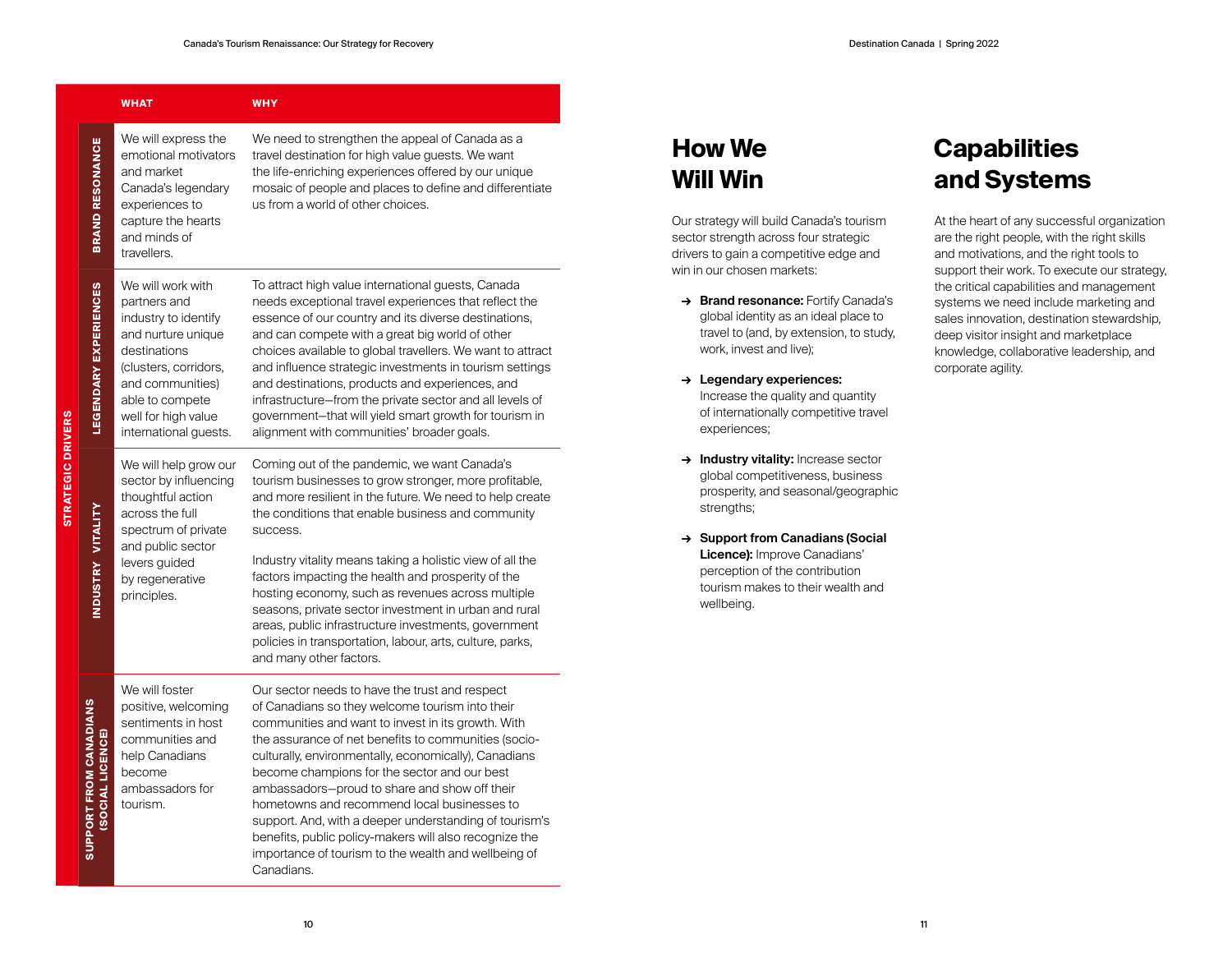## **3. HOW WE WORK FOR BUSINESSES**

In today's challenging environment, our mutual success depends on working together, not independently, toward common goals—we call this our 'collaborative advantage' in recovery and in competing with other countries. Our Team Canada approach, working with our provincial, territorial, Indigenous and city partners, as well as key travel trade accounts, supports tourism businesses in many ways. Here are a few highlights:

- **→** We're building Canada's brand as a travel destination with our partners. We're working together to build agile co-op programs with travel trade, investing in keystone sector players, like airlines, and pooling resources to extend the global impact of our collective investments.
- **→** We're looking more broadly at the many complex factors that influence our sector's ability to succeed and evolving our work accordingly—moving beyond marketing and research to enabling strategic destination development. We will be working with destination management organizations, industry, communities, and across governments at all levels to influence how destinations grow and prosper.
- **→** We're striving to improve our business intelligence across six dimensions: strategy; people; process; logic; data; and technology. We will bring the right data together, share the insights with industry and our partners, and take action around it. As a sector, we must be able to quickly identify and respond to emerging trends and issues, deeply understand our target travellers, develop a seamless digital path to purchase, monitor and optimize guest experiences in real time, and understand the assets and sentiments of local communities, among other capabilities.

**→** We will bring together supply-side data about our sector (e.g. accommodation, transportation, investment, labour) and demand-side data yielding deep customer insights (e.g. decision dynamics, consumer preferences, purchasing profiles, travel behaviours) to build a rich, connected, and actionable ecosystem of tourism intelligence—for Destination Canada and for our industry. One of these initiatives is the Canadian Tourism Data Collective, which is being developed with Statistics Canada and industry partners, creating better intelligence for our entire sector. We are investing in growing our data sources and our analytical capabilities quickly.

### **Working in Partnership with Winter Resort Businesses**

As part of a marketing and data partnership with Destination BC, Travel Alberta, Tourism Whistler and other Team Canada partners, we were able to better leverage our marketing dollars to elevate Canada's competitiveness in the USA during winter 2021/22. Working together with 13 destination ski resorts on a ski/winter campaign in California was one of our first shared marketing and data activations using new shared data technology systems. As a result of this pilot, we developed a deeper understanding of the consumer journey at a Canada-wide level and helped achieve a reduction of as much as 85% in the cost of acquiring leads for some partners. Our ability to work together means we can be more competitive with other countries.

茶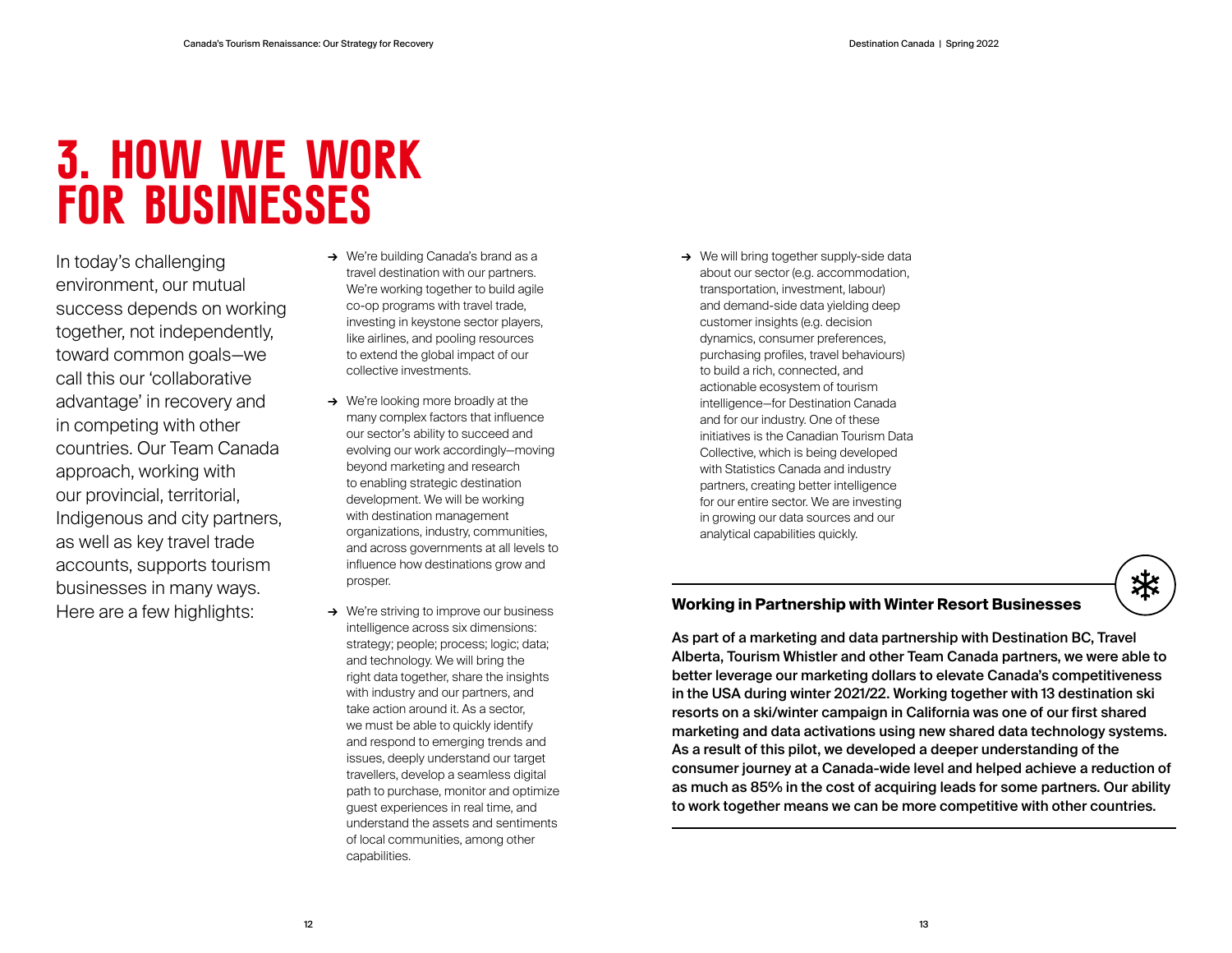# **4. MORE ABOUT HIGH VALUE GUESTS**

For our industry to recover and prosper, we are sharpening our focus on the most valuable guests we can attract to Canada. We look at this from both a value and a values perspective. We refer to them as our high value guests (HVGs). What guests are going to make tourism businesses and host communities thrive?

We are targeting travellers that have a higher than average income, travel more frequently and show intentions of travelling within the next two years. HVGs also have a greater lifetime value as guests to Canada because they return more often. High value guests are naturally curious, actively seeking culture, engaging with locals, value experiences over price, and love what Canada offers. They spend their money on local goods and services that re-circulate in Canada's economy, generating greater return-on-marketing-investment and higher GDP for Canada compared to other guests.

We want guests who leave a destination better than they found it. People who appreciate our cultures and contribute to the host community's economy. Who visit and interact with our places and people, respectfully. These are travellers who make travel choices based on extraordinary experiences and a sense of life-enrichment. They seek experiences that support their self-concept (what travel says about them as a person), making them proud to share their travel adventures with friends and family. When we earn their appreciation, these guests enthusiastically share their stories about Canada with the world.

The important shift here is that we are no longer simply focussed on attracting *more* international visitors to Canada, and have started to focus on attracting the travellers who yield the best return on investment for Canada and contribute to Canadians' wealth and wellbeing. Our focus includes how much they spend, as well as what they buy, where and when. And, in the case of Americans, we are particularly intent on increasing the lifetime value of these very best repeat customers. In other words, value and values over volume.

We've sharpened what defines our target audience. We've done a deep dive into the growth potential for American travellers from five key revenue-producing states: California, Texas, New York, New Jersey and Florida. And, we are working with airlines, hotels and travel reward programs to help us better target and learn more about HVGs.

# **5. BUILDING OUR CAPACITY**

Rebuilding our industry's capacity is critical to restoring the industry.

Here's how we will continue working to improve capacity and support businesses and communities:

### **Air**

Coordinating a Team Canada approach with major airport and destination marketing partners to restore flights, aligning national air capacity development strategies and incentive marketing programs with key airlines, and leveraging this work to access new data sources for marketing.

### **Land**

Working to find innovative solutions to support the diverse range of ground transportation providers needed to transport guests across our destinations—such as buses for groups and rental cars for independent travellers.

### **Sea**

Collaborating with cruise lines and community partners to build strategies to optimize local revenues. Working with industry to develop the future of Canada's marine-based tourism experiences and determine where sustainable growth opportunities exist.

### **Labour Supply**

Getting behind the all-of-sector response led by a new workforce strategy being developed by the Tourism Workforce Recovery & Growth Task Force. Implementing our commitments to: provide data and analytics for the industry; evaluate labour supply as a critical component of destination development; use our powerful owned media channels to showcase the incredible talents and diversity of tourism employees; and leverage our marketing, media relations and partnership efforts to help reposition tourism as an industry with positive career prospects.

### **Destination Development**

Strengthening the quality of our destinations to ensure long-term tourism competitiveness and resiliency requires a new way of working together with diverse stakeholders. Working with Team Canada partners, as well as across government agencies and alongside communities, our role will be to provide thought leadership and resources for industry.

We will share knowledge, encourage dialogue and provide information. We will engage Federal Family departments and agencies by providing advice on tourism policy levers and programs in key areas: labour, transportation, economic development and infrastructure, parks and trails, arts/culture/heritage, Indigenous tourism, environmental sustainability, and digitalization.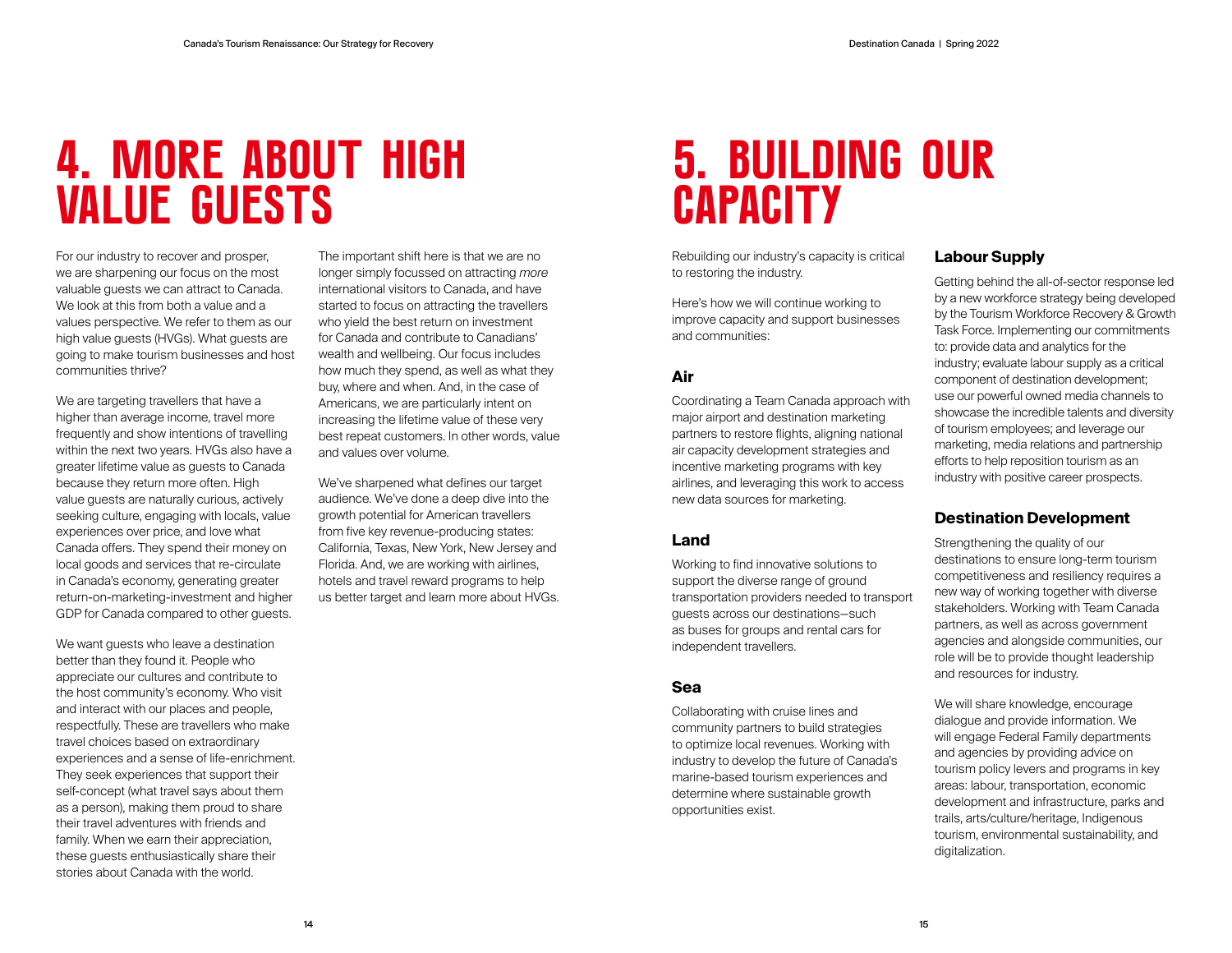### **Sector Targets for Short-term Recovery 2022-2025**

It's our goal to help grow a vibrant tourism sector—driving a rapid recovery while setting the foundations for greater resilience. When done right, tourism should result in net economic, socio-cultural and environmental benefits for all Canadians.

For the next three years, we will help our industry achieve ambitious goals:

- **→** Tourism industry revenue increases from \$78.3 billion to \$105.1 billion.<sup>7</sup> including \$1.9 billion from Indigenous tourism by 2025.8
- **→** Canada's net promoter score is within the Top 5 among past US visitors and Top 2 among past international visitors from our key markets.
- **→** Canadians' perceptions of tourism's contributions improves by 5 points.

Destination Canada will monitor five sets of corporate performance indicators to assess our progress in delivering on our Strategic Drivers:

- **1. Overall:** Attributable tourism revenue
- **2. Brand Resonance:** Share of search; International business events booked; Net promoter score
- **3. Legendary Experiences:** Private and public investments
- **4. Industry Vitality:** Tourism revenue by region and season
- **5. Support from Canadians (Social Licence)***:* Canadians' perceptions of tourism

Each year, as part of our planning cycle, Destination Canada sets targets for these metrics in our Corporate Plan for Government. You can reference those targets [here.](https://www.destinationcanada.com/sites/default/files/archive/1568-Destination%20Canada%20Corporate%20Plan%20Amendment%20Summary%20-%202021-2025/2021-2025%20Corporate%20Plan%20Amendment%20Summary.pdf)

### **Sector Outcomes for Long-term Resilience 2022-2032**

Our evolving long-term strategy will be guided by regenerative principles that will enable our sector to be more profitable and resilient over time and will be measured by these wealth and wellbeing outcomes:

- **1.** Tourism businesses prosper, are deeply rooted in, and generate wealth for communities;
- **2.** Tourism jobs are coveted and inclusive of diverse people and geographies;
- **3.** Local cultures thrive and guests feel welcome;
- **4.** Tourism contributes to ecological abundance and rebalancing of the carbon cycle;
- **5.** Indigenous peoples have agency over the potential of tourism to enhance their lives; and
- **6.** Guests feel enriched by experiences that distinguish Canada in the world.

Following the new Federal Tourism Growth Strategy expected to be published later in 2022, we will release our long-term strategy for driving future sector growth and resilience over the next decade, and outline our plan for fullfilling our role in support of the new Federal strategy.

Destination Canada Spring Forecast (internal document)

<sup>&</sup>lt;sup>8</sup> Indigenous Tourism Association of Canada, the Impact of COVID<sub>-19</sub> on Canada's Indigenous Tourism Sector: 2021 update (September 10, 2021)